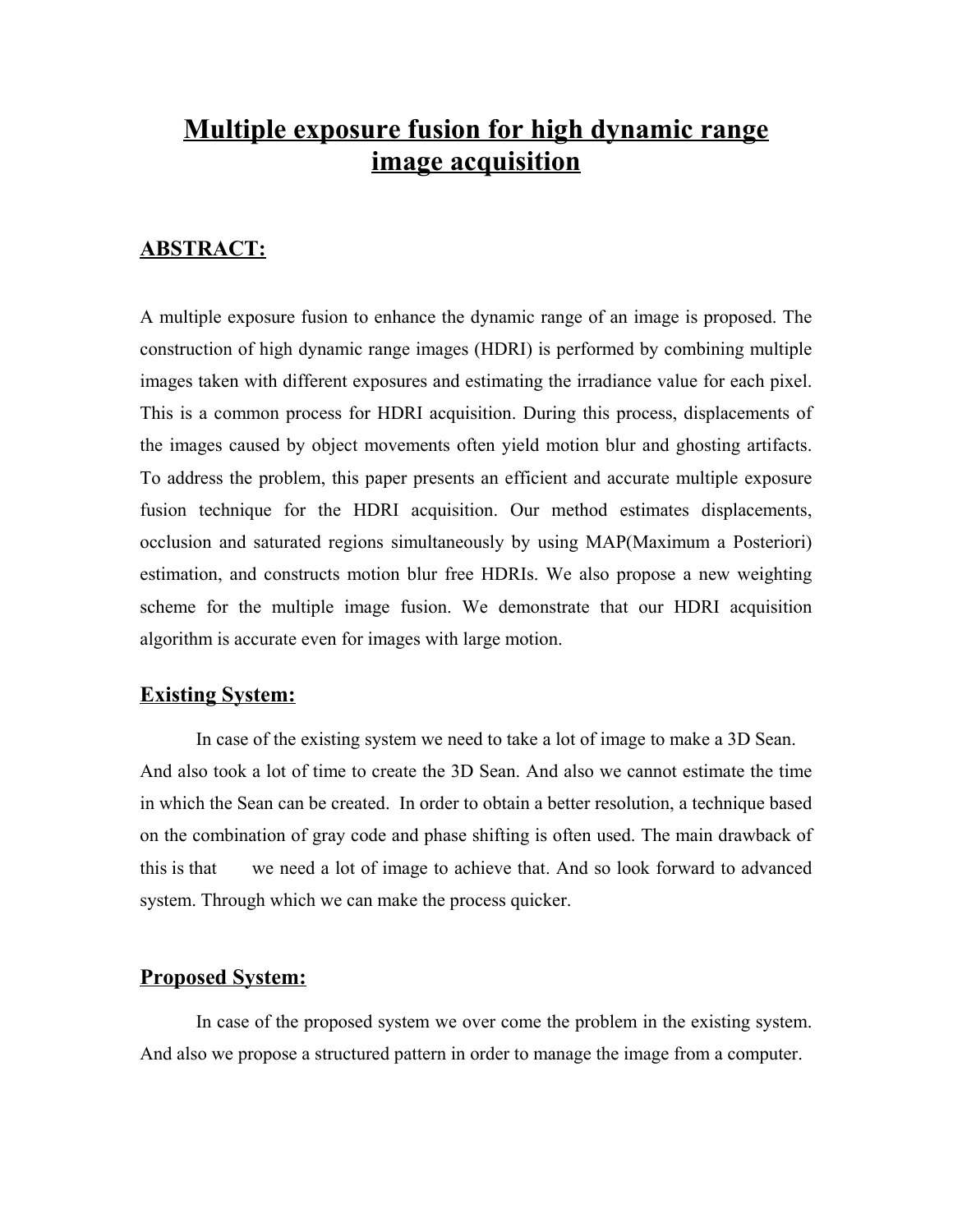We are getting the image in a matrix, converting to grayscale. Using encoded pattern project, we getting the combination of image from the matrix and adding new pixel colors according to the encoded one, with out using any similar images.

## **Hardware Requirements & Software Requirements:**

# **Hardware Requirements**

- SYSTEM : Pentium IV 2.4 GHz
- $HARD DISK$  : 40 GB
- FLOPPY DRIVE : 1.44 MB
- MONITOR : 15 VGA colour
- MOUSE : Logitech.
- RAM : 256 MB
- KEYBOARD : 110 keys enhanced.

# **Software Requirements**

- Operating system :- Windows XP Professional
- Front End :- Microsoft Visual Studio .Net 2005
- Coding Language :-  $C# 2.0$

## **Modules**

- · Load Image/Save Image
- Image processing techniques
- Image Resize
- 3-Data acquisition

# **Module Description**

#### **Load Image/Save Image**

Loading the particular image for the image processing, in the particular bitmap. This is by opening the dialog box and selecting the particular image file. After alteration, can save the particular image.